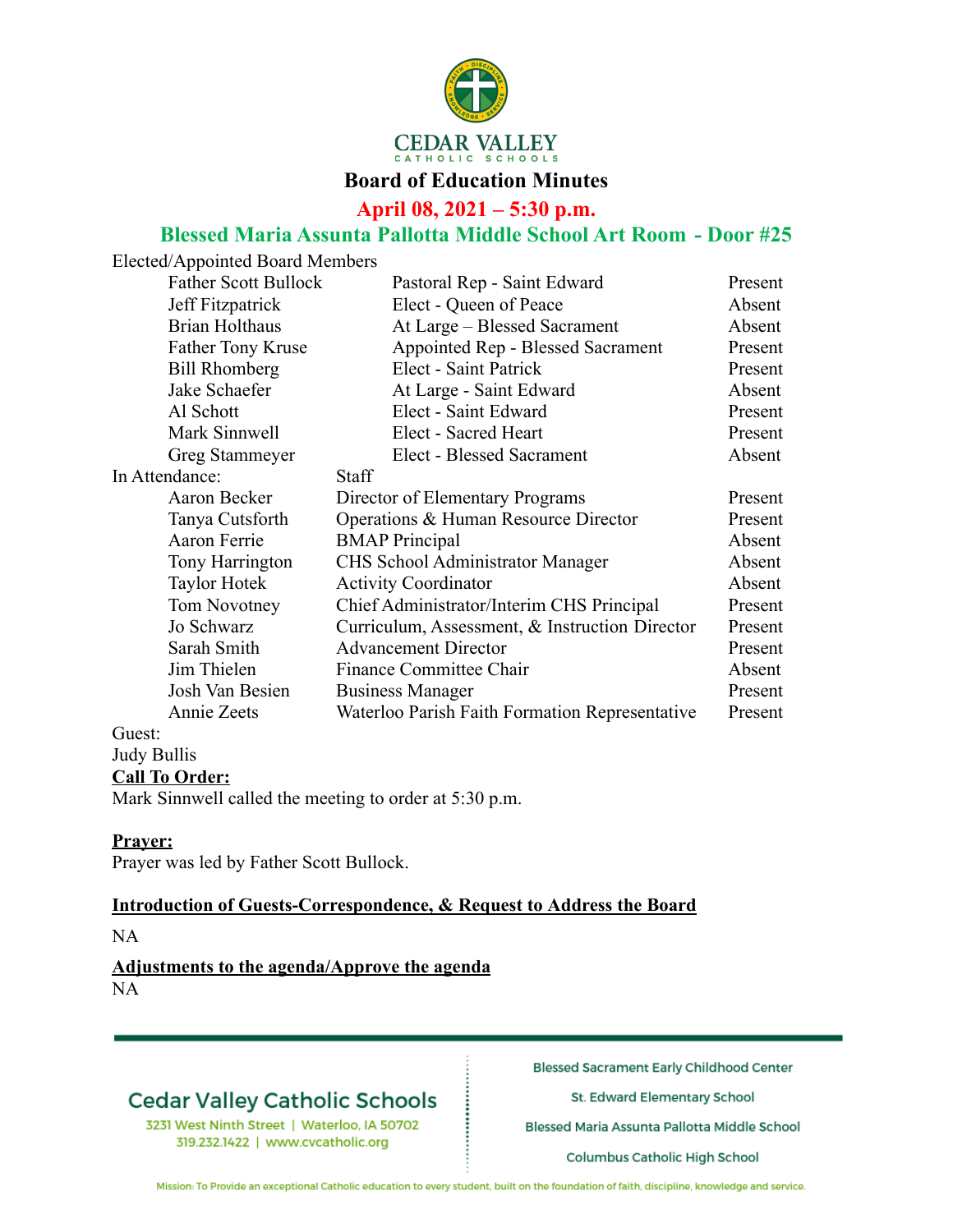

### **Consent agenda:**

A motion to approve the consent agenda as presented. (Father Tony Kruse, Bill Rhomberg) Motion Carried.

### **Information:**

1. Stimulus Package Round 2 (EANS) - Tom Novotney

Tom gave an update to the board on new funding from the Federal government due to COVID. Emergency Assistance for Non Public Schools is new Federal funding specifically for non public schools. The nonpublic schools have 12 categories we are able to use funding for. There are many restrictions and guidelines that must be followed. CVCS is currently working to fund positions in the buildings for instructional coaching through the funding and third party vendor.

2. Columbus Catholic High School Equity & Lesson Planning - Tom Novotney Tom updated the board on the PowerPoint presentation that was provided in the board packet on the continued work at Columbus with equity and lesson plans.

### **Old business – Action Items:**

NA

#### **New business – Action Items:**

1. 28E Agreement with Cedar Falls Community Schools - Tom Novotney This agreement will include many professional development and networking opportunities for our staff with the Cedar Falls CAPS network.

A motion was made to approve the 28E Agreement with Cedar Falls Community School District from 8/15/2021 to 6/15/2022 in the sum of \$7,000.00.

(Bill Rhomberg, Al Schott) Motion carried.

2. UNI-CVCS Practicum Counseling Anchor Initiative - Tom Novotney An agreement to start a student teaching program/opportunity with UNI.

A motion was made to approve the UNI-CVCS Practicum Counseling Anchor Initiative from 8/2021-05/06/2022.

(Father Scott Bullock, Al Schott) Motion carried.

#### **Executive Session:**

A motion to move into executive session at 6:25 pm. (Al Schott, Father Tony Kruse) Motion carried.

A motion to move out of executive session at 6:46 pm

# **Cedar Valley Catholic Schools**

3231 West Ninth Street | Waterloo, IA 50702 319.232.1422 | www.cvcatholic.org

**Blessed Sacrament Early Childhood Center** 

St. Edward Elementary School

Blessed Maria Assunta Pallotta Middle School

Columbus Catholic High School

Mission: To Provide an exceptional Catholic education to every student, built on the foundation of faith, discipline, knowledge and service.